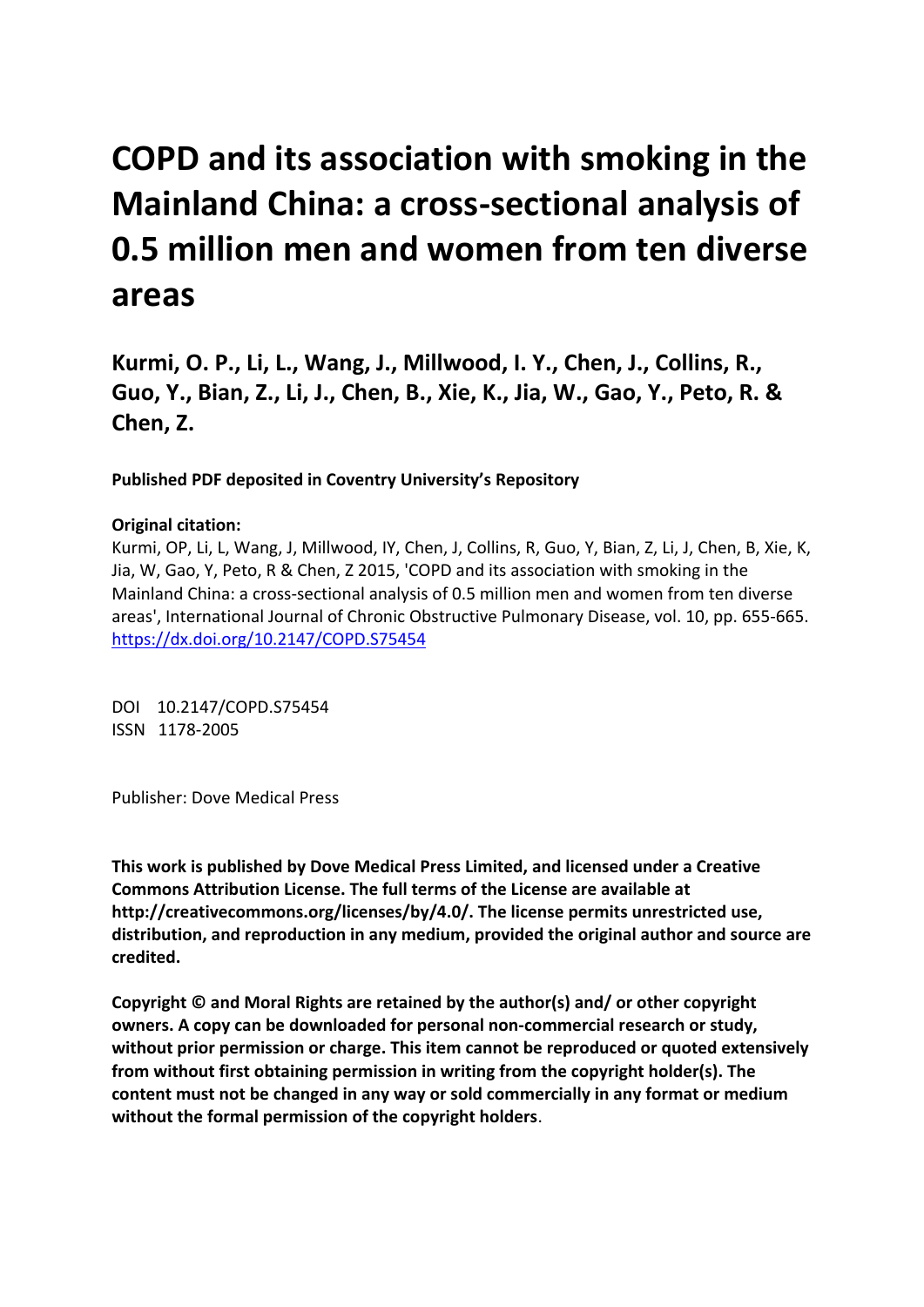Open Access Full Text Article

ORIGINAL RESEARCH

# COPD and its association with smoking in the Mainland China: a cross-sectional analysis of 0.5 million men and women from ten diverse areas

This article was published in the following Dove Press journal: International Journal of COPD 20 March 2015 Number of times this article has been viewed

Om P Kurmi,<sup>1</sup> Liming Li,<sup>2,3</sup> Jenny Wang, Iona Y Millwood, I Junshi Chen,<sup>4</sup> Rory Collins,<sup>1</sup> Yu Guo,<sup>2</sup> Zheng Bian,<sup>2</sup> Jiangtao Li,<sup>5</sup> Biyun Chen,<sup>6</sup> Kaixu Xie,<sup>7</sup> Weifan Jia,<sup>8</sup> Yali Gao,<sup>9</sup> Richard Peto<sup>1</sup> Zhengming Chen<sup>1</sup>

#### On behalf of the China Kadoorie Biobank Collaborative Group

1 Nuffield Department of Population Health, Clinical Trial Service Unit and Epidemiological Studies Unit (CTSU), University of Oxford, Oxford, UK; <sup>2</sup>Department of Epidemiology and Biostatistics, School of Public Health, Peking University, 3 Chinese Academy of Medical Sciences, Dong Cheng District, <sup>4</sup>China National Center for Food Safety Risk Assessment, Beijing, <sup>5</sup>NCDs Prevention and Control Department, Huixian CDC, Huixian, Henan, 6 NCDs Prevention and Control Department, Hunan CDC, Changsha, 7 NCDs Prevention and Control Department, Tongxiang CDC, Zhejiang, <sup>8</sup> NCDs Prevention and Control Department, Liuyang CDC, Baiyikengdao, Liuyang, Changsha, Hunan, <sup>9</sup>NCDs Prevention and Control Department, Sichuan CDC, Sichuan, Mainland China

Correspondence: Zhengming Chen Nuffield Department of Population Health, Clinical Trial Service Unit and Epidemiological Studies Unit (CTSU), University of Oxford, Richard Doll Building, Old Road Campus, Roosevelt Drive, Oxford OX3 7LF, UK Tel +44 1865 743 839 Fax +44 1865 743 985 Email z[hengming.chen@ctsu.ox.ac.uk](mailto:zhengming.chen@ctsu.ox.ac.uk)

#### Liming Li

Department of Epidemiology and Biostatistics, School of Public Health, Peking University, 38 Xueyuan Road, Beijing 100191, Mainland China Tel +86 10 6764 2103 Fax +86 10 6767 8019 Email l[mlee@vip.163.co](mailto:lmlee@vip.163.com)m

**submit your manuscript** | <www.dovepress.com>

**[Dovepress](www.dovepress.com)**

**http://dx.doi.org/10.2147/COPD.S75454**

**Purpose:** In adult Chinese men, smoking prevalence is high, but little is known about its association with chronic respiratory disease, which is still poorly diagnosed and managed.

**Methods:** A nationwide study recruited 0.5 million men and women aged 30–79 years during 2004–2008 from ten geographically diverse areas across the Mainland China. Information was collected from each participant regarding smoking and self-reported physician diagnosis of chronic bronchitis/emphysema (CB/E), along with measurement of lung function indices. Logistic regression was used to yield sex-specific odds ratios (ORs) relating smoking to airflow obstruction (AFO), defined as forced expiratory volume in 1 second (FEV<sub>1</sub>)/forced vital capacity  $(FVC)$  <0.7 and CB/E, adjusting for age, areas, education, and income.

**Results:** Overall 74% of men were ever regular smokers; among them, 7.2% had AFO compared with 5.4% in never-smokers, yielding an OR of 1.42 (95% confidence interval [CI]: 1.34–1.50). The risk was strongly associated with amount smoked and starting to smoke at a younger age. Among ex-smokers, the OR was more extreme for those who had quit due to illness (OR: 1.86, 95% CI: 1.77–1.96) than those who had quit by choice (OR:1.08, 95% CI: 1.01–1.16). CB/E prevalence was also significantly elevated in ex-smokers who had quit because of ill health (OR:2.79, 95% CI: 2.64–2.95), but not in regular smokers (OR:1.04, 95% CI: 0.96–1.11). Female smokers was rare (3%), but carried an excess risk for AFO (OR:1.53, 95% CI: 1.43–1.65) and, to a lesser extent, for CB/E (OR:1.28, 95% CI: 1.15–1.42).

**Conclusion:** In Mainland China, adult smokers, particularly ex-smokers who had quit because of illness, had significantly higher prevalence of chronic respiratory disease. AFO appeared to be more strongly associated with smoking than self-reported chronic respiratory disease.

**Keywords:** China Kadoorie Biobank, smoking cessation, airflow obstruction, chronic respiratory diseases, Mainland China

### **Introduction**

Chronic obstructive pulmonary disease (COPD) is characterized by persistent airflow limitation that is usually progressive and often accompanied by a range of comorbidities.<sup>1</sup> The burden of the disease is particularly high in some low- and middle-income countries, including the Mainland China where it was the third leading cause of years of life lost in 2010.2 Despite this high burden of COPD, it is still poorly diagnosed and managed in the Mainland China, particularly in some rural areas.<sup>3</sup>

Tobacco smoking is the primary cause of COPD.<sup>1</sup> Several large prospective studies have reported that tobacco-attributed mortality is currently much lower in the Mainland China than in Western countries with, for example, relative risk for respiratory

For personal use only.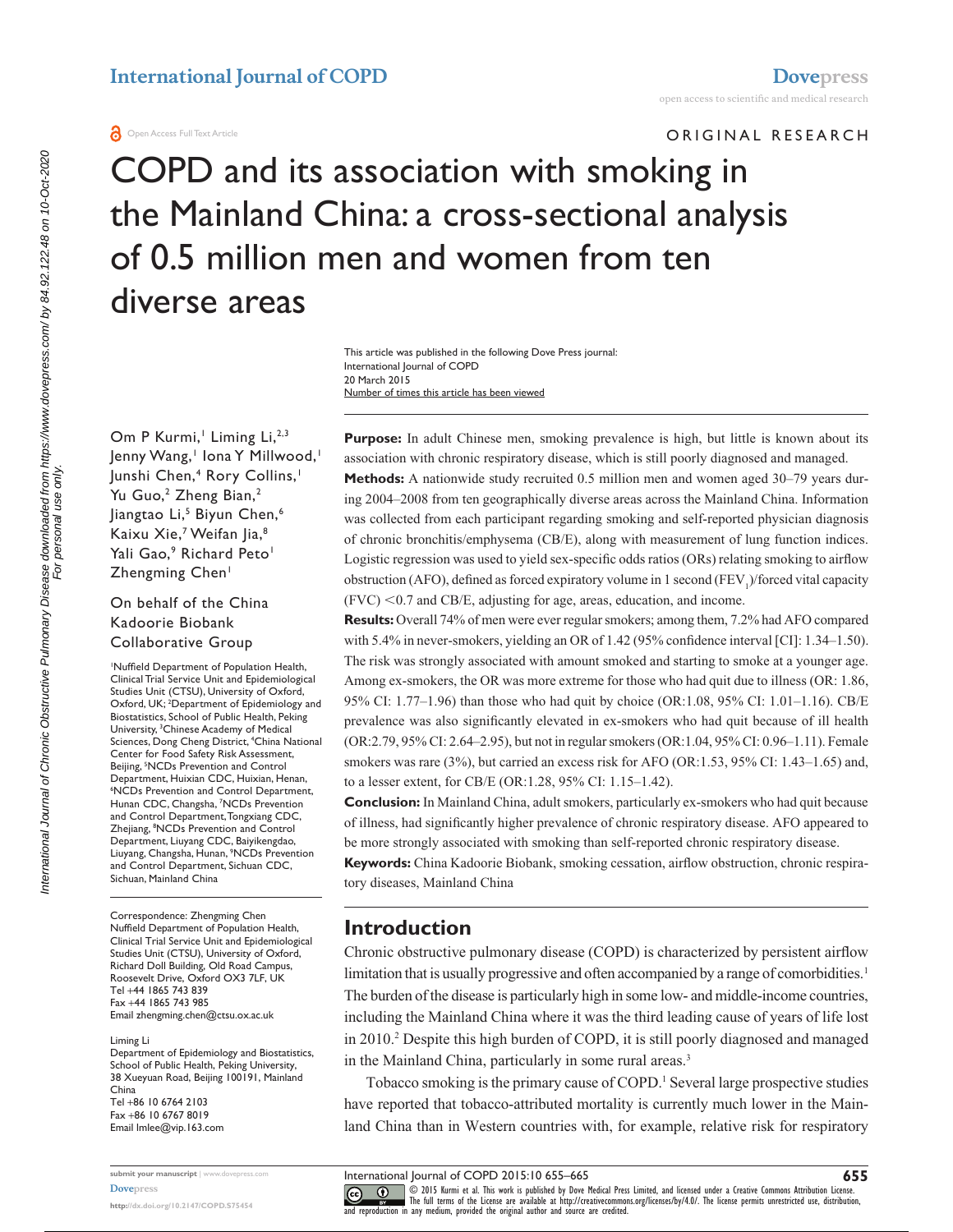mortality in the Mainland China being more than tenfold lower compared to Western countries  $(<2$  versus  $>20$ ).<sup>4-10</sup> These differences may reflect the older age of initiation and lower smoking intensity in Chinese smokers compared to their Western counterparts, $7-9$  and/or potential high background rates of disease in never-smokers.7 However, previous prospective studies of smoking in the Mainland China have generally involved relatively small numbers of COPD cases, particularly in women where only a low proportion smoked.<sup>9,10</sup> Moreover, most of these studies in the Mainland China have failed to find any beneficial effect of voluntary smoking cessation on COPD risk.<sup>9-13</sup> This could be attributed to smokers in the Mainland China not quitting until they are critically ill, but no large studies have specifically investigated the associations of recent changes in the amount smoked or the reason for quitting in relation to COPD risk.

Given the known large geographical variation in background rate of COPD across the Mainland China, studies involving multiple and diverse localities will be more informative than those conducted only in a single region. To our knowledge, there has only been one large multicenter study of COPD prevalence in the Mainland China, but that study did not consider associations with smoking in any detail.<sup>13</sup> We report data from an even larger and more detailed study – the China Kadoorie Biobank (CKB) – that includes spirometric data, self-reported physician-diagnosed chronic bronchitis/emphysema (CB/E), and smoking habits in over 0.5 million men and women from ten diverse regions of the Mainland China.<sup>14–17</sup> The main objectives of the study were 1) to describe cross-sectional associations of tobacco smoking with prevalent spirometrically-defined airway flow obstruction (AFO) in men and women separately; and 2) to investigate the associations of AFO with specific smoking habits, particularly smoking cessation, and in specific strata of the population. In addition, similar analyses were also done for self-reported physician-diagnosed CB/E.

### **Methods**

#### Baseline survey

The detailed CKB design and procedures have been described previously.18 The baseline survey took place during 2004–2008 in ten geographically defined diverse localities (Figure 1) chosen to include a range of incidence of major chronic diseases (including COPD) and of behavioral and environmental risk factors.<sup>19</sup> In each area, temporary assessment clinics were set up, and all nondisabled residents aged 35–74 years were invited to participate and ~30% responded. Overall, a total of 512,891 adults were recruited including a few slightly outside the target 35–74 age range group. All participants provided written informed consent and local, national, and international ethical approvals were obtained.

At the study assessment clinics, trained health workers administered laptop-based questionnaires on sociodemographic factors, smoking, alcohol drinking, diet, physical

*+DUELQ* **LJ**<br>Qingdac Gansu *+HQDQ* Urban **Suzhou** *+DUELQ* Sichuan **A** Zheiiang Qingdao Suzhou *+XQDQ* **Rural** Liuzhou Gansu Haikou Liuzhou Sichuan *+HQDQ* Hunan ٠ *+DLNRX* **Zhejiang** 

Figure 1 Locations of the ten China Kadoorie Biobank survey sites across Mainland China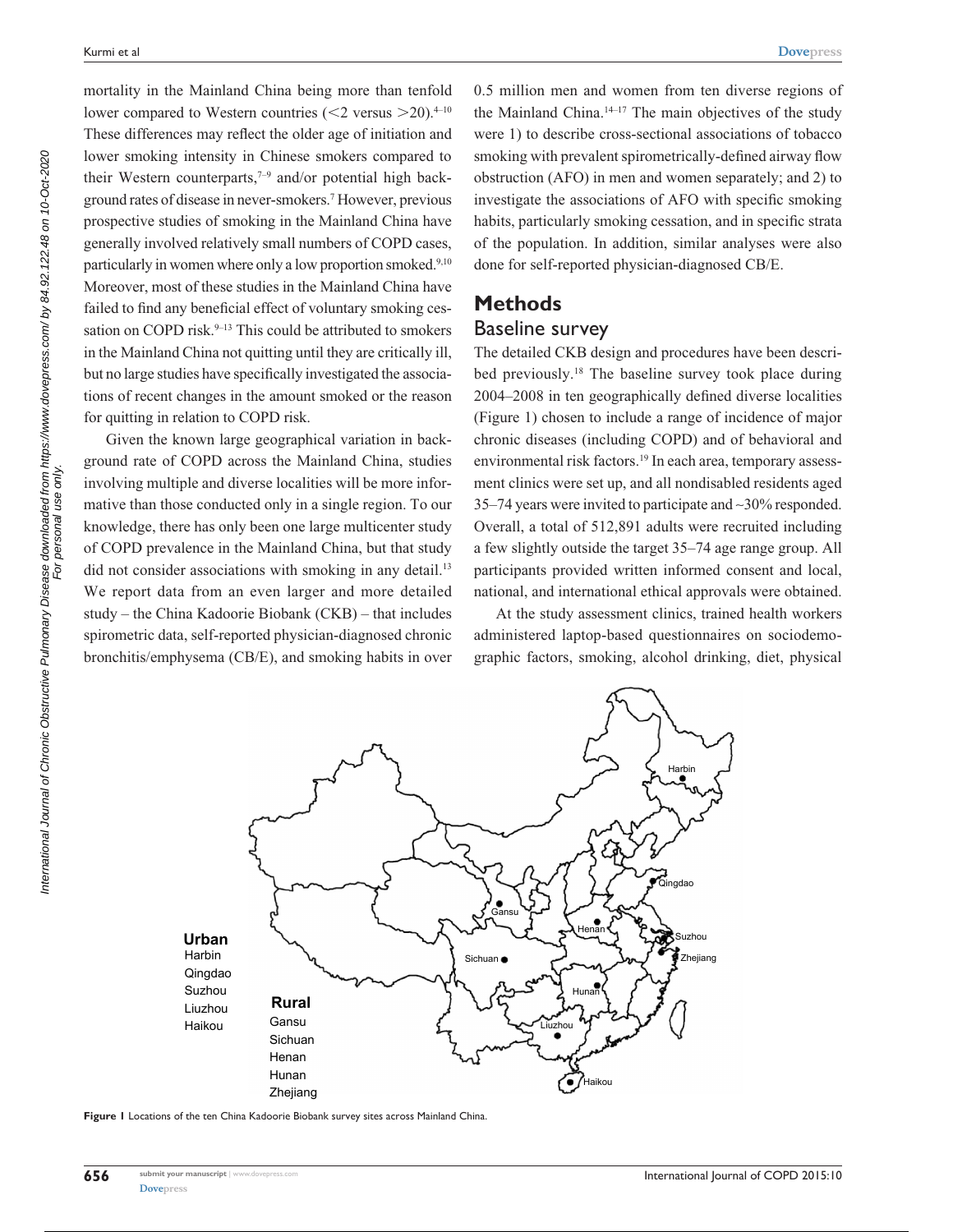activities, and medical history; measured each participant's lung function, exhaled carbon monoxide, and blood pressure; and also collected blood for long-term storage.15

## Smoking history

Participants were asked about their current and past smoking habits. For the present study, never-smokers were defined as those who had not smoked more than 100 cigarettes during their lifetime. Ever regular smokers were defined as those who had smoked one cigarette or equivalent daily for at least 6 months. Those who had never smoked regularly but had smoked  $\geq 100$  cigarettes in their lifetime were classified as occasional smokers. Regular smokers who had quit completely for at least 6 months at baseline were classified as ex-smokers.

For ever regular smokers, additional information was also collected, including age started to smoke regularly, amount and types of tobacco smoked when last smoking, depth of inhalation, and recent changes in amount smoked, and for ex-smokers the main reason for quitting (ill health, concerns about effect on future health, money worries, pressure from family, and other unspecified reasons) was recorded. The amount of tobacco smoked (g/day) by each smoker was calculated, assuming 1 g of tobacco per factory cigarette and 2 g per cigar, with quantities smoked in pipes and hand-rolled cigarettes given as liang/ month (1 liang equivalent to 50 g) by the respondents. To help validate smoking exposure, exhaled carbon monoxide (CO) was measured in all participants, using the MicroCO meter (CareFusion Corp, San Diego, CA, USA).20

## Spirometry and COPD

Forced expiratory volume in 1 second  $(FEV_1)$  and forced vital capacity (FVC) were measured using a hand held Micro (MS01) Spirometer (CareFusion Corp) by trained technicians following recommended procedures.<sup>21</sup> Participants made some practice blows, then the results of two successful blows were recorded. Participants were classified to their AFO status using modified Global Initiative for Chronic Obstructive Lung Disease (GOLD) spirometric criteria (prebronchodilator  $FEV_1/FVC \le 0.7$ .<sup>1</sup> The presence of AFO includes both asthma and COPD, as no bronchodilator was used, although the self-reported physician-diagnosed prevalence of asthma in the CKB participants was extremely low  $(-0.5\%)$ . During the survey, participants were also asked if they had ever had a diagnosis of CB/E (ie, COPD) by a physician.

Of the 512,891 (210,259 men, 302,632 women) participants enrolled, 396 (202 men, 194 women) with a recorded  $FEV_1/FVC > 1$  were excluded, leaving 210,057 men and  $302,438$  women for the main analyses. The highest  $FEV<sub>1</sub>$ and FVC values, not necessarily always from the same blow, were used in the analyses.<sup>22</sup>

## Statistical analysis

Given the large difference in smoking prevalence, all analyses were conducted separately for men and women. The prevalence of AFO and CB/E was calculated for the different categories of smoking, directly standardized to the age group structure (30–39 years, 40–44 years, 45–49 years, 50–54 years, 55–59 years, 60–64 years, 65–69 years, and 70–79 years) and region structure of the male or female population.

Logistic regression was used to estimate the odds ratios (OR) of AFO or CB/E associated with smoking, adjusting for the 5-year age group, region, annual household income  $(< 5$ , 5–9, 10–19, 20–34,  $\geq$ 35 thousand yuan/year), highest education level (no formal, primary, secondary, tertiary), and the region by age group interaction. For variables with more than two groups, the ORs and their 95% confidence intervals (CI) were floated so that comparisons could be made between any chosen groups rather than just with the baseline category.23 Heterogeneity or trends of ORs between different smoking categories were assessed with chi-square tests.

Effect modification was assessed by logistic regression analysis within subgroups of urban/rural region, baseline age, and category of household income. All analyses used SAS 9.3 (SAS Institute Inc., Cary, NC, USA).

#### **Results**

Smoking prevalence differed considerably between men and women. In men, 74.3% were ever regular smokers compared to only 3.2% in women. In both sexes, smokers were less well educated and had a lower household income (Table 1). Compared with female regular smokers, male smokers had, on average, started smoking ~5 years earlier (22.5 years versus 27.1 years, for men and women, respectively), smoked twice as much (18.3 g versus 9.6 g tobacco/day, respectively) and were more likely to inhale to the lung (35.9% versus 25.3%, respectively) (Tables 2 and 3).

The overall prevalence of AFO was 6.7% (number  $[n]=14,024$  in men and 4.4% (n=13,387) in women, and varied considerably across ten areas, with the crude prevalence ranging from 2.5%–15.9% in men and 1.4%–13.1% in women (Figure 2). The prevalence of CB/E was about half that of AFO in both men  $(3.1\%; n=6,538)$  and women  $(2.2\%;$ n=6,741). Only 15% of the men and 12% of the women with AFO also had a diagnosis of CB/E, whereas 33% of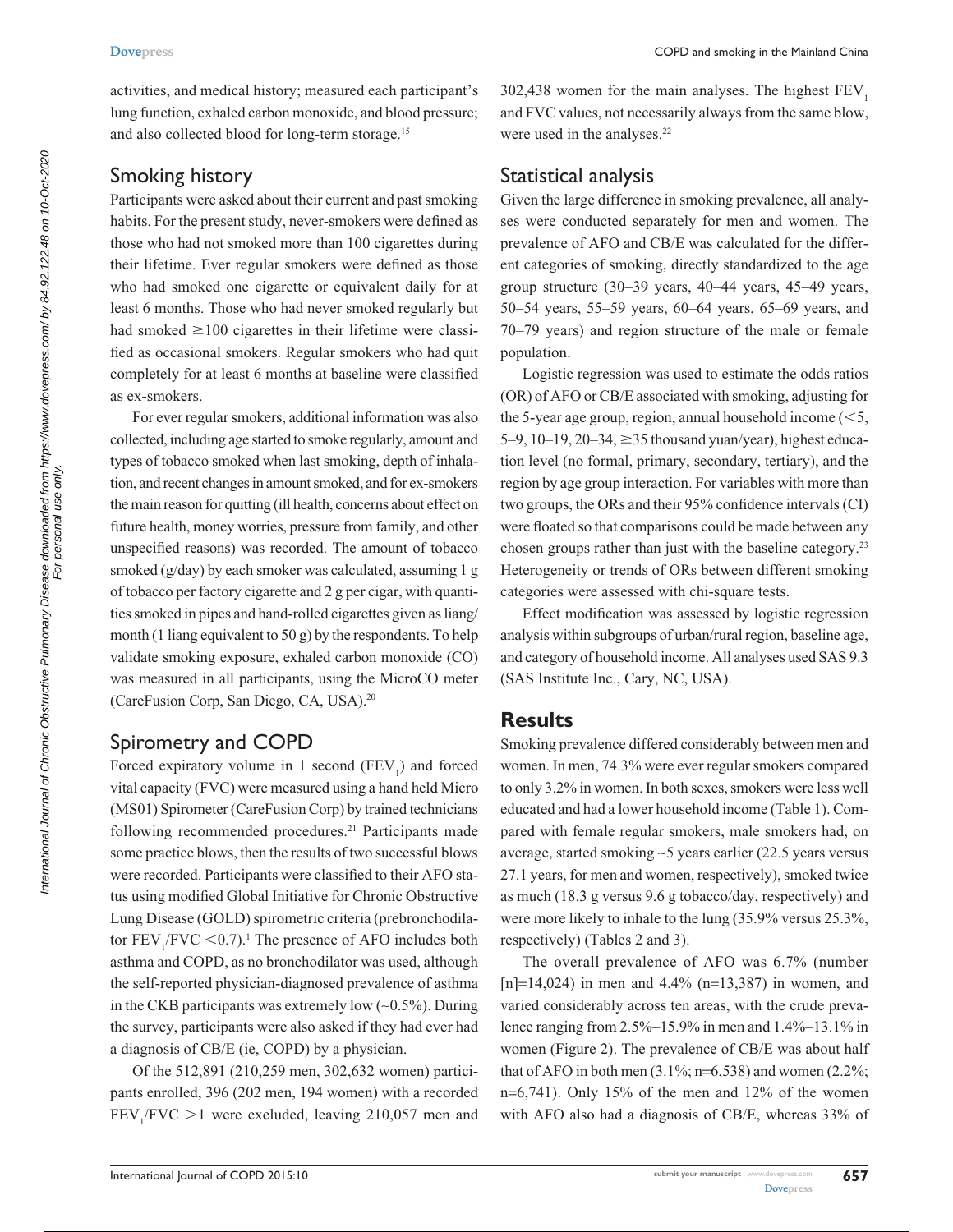| Variable*                                    | Men $(n=210,057)$ |                   |                 | Women (n=302,438) |                   |                 |
|----------------------------------------------|-------------------|-------------------|-----------------|-------------------|-------------------|-----------------|
|                                              | <b>Never</b>      | <b>Occasional</b> | All regular     | <b>Never</b>      | <b>Occasional</b> | All regular     |
| All $(N)$                                    | 30,282            | 23,610            | 156,165         | 287, II7          | 5,522             | 9.799           |
| Study area                                   |                   |                   |                 |                   |                   |                 |
| Urban                                        | 55.5              | 44.4              | 40.9            | 44.8              | 38.6              | 39.4            |
| Rural                                        | 44.5              | 55.6              | 59.1            | 55.2              | 61.4              | 60.6            |
| Age at baseline (years)                      | 54.4±11.9         | $51.1 \pm 11.1$   | $52.8 \pm 10.6$ | $51.1 \pm 10.4$   | $53.1 \pm 10.9$   | 60.1 $\pm$ 9.9  |
| $30 - 39$                                    | 15.2              | 19.9              | 13.0            | 16.4              | 13.3              | 3.6             |
| $40 - 49$                                    | 23.2              | 29.7              | 28.9            | 31.5              | 28.3              | 13.4            |
| $50 - 59$                                    | 25.8              | 26.9              | 31.7            | 31.2              | 29.3              | 27.3            |
| $60 - 69$                                    | 23.8              | 16.8              | 19.3            | 15.8              | 21.3              | 38.5            |
| $70 - 79$                                    | 2.1               | 6.7               | 7.1             | 5.1               | 7.8               | 17.2            |
| Annual household income (yuan; in thousands) |                   |                   |                 |                   |                   |                 |
| $<$ 5                                        | 8.4               | 8.6               | 9.5             | 9.4               | 20.2              | 25.6            |
| $5 - 9$                                      | 14.9              | 16.6              | 17.2            | 19.4              | 23.4              | 25.0            |
| $10 - 19$                                    | 28.4              | 28.9              | 28.2            | 29.6              | 29.6              | 28.8            |
| $20 - 34$                                    | 26.7              | 24.6              | 25.3            | 24.7              | 16.8              | 13.4            |
| $\geq$ 35                                    | 21.6              | 21.2              | 19.8            | 16.9              | 10.1              | 7.3             |
| Highest education completed                  |                   |                   |                 |                   |                   |                 |
| No formal school                             | 7.3               | 5.8               | 9.6             | 25.0              | 21.2              | 34.9            |
| Primary school                               | 26.6              | 28.0              | 35.5            | 31.0              | 35.3              | 41.1            |
| Middle/high school                           | 50.0              | 54.4              | 49.2            | 39.4              | 38.6              | 22.6            |
| College/university                           | 16.1              | 11.8              | 5.7             | 4.5               | 4.9               | $\mathsf{I}$ .4 |
| Standing height (m)                          | $1.65 \pm 0.07$   | $1.65 \pm 0.06$   | $1.65 \pm 0.06$ | $1.54 \pm 0.06$   | $1.53 \pm 0.07$   | $1.52 \pm 0.06$ |
| FEV, (L)                                     | $2.61 \pm 0.68$   | $2.77 \pm 0.66$   | $2.65 \pm 0.70$ | $2.00 \pm 0.48$   | $1.92 \pm 0.57$   | $1.64 \pm 0.54$ |
| $FVC$ (L)                                    | $3.06 \pm 0.75$   | $3.27 \pm 0.74$   | $3.16 \pm 0.77$ | $2.36 \pm 0.54$   | $2.31 \pm 0.60$   | $2.03 \pm 0.57$ |
| FEV / FVC (%)                                | $85.5 \pm 8.9$    | $84.6 \pm 8.1$    | $83.6 \pm 9.3$  | $85.0 \pm 7.8$    | $82.7 + 9.1$      | $80.2 \pm 10.2$ |

**Note:** \*Data are % or mean ± SD.

 ${\sf Abbreviations:}$  n, number; N, total number; FEV<sub>1</sub>, forced expiratory volume in 1 second; FVC, forced vital capacity; SD, standard deviation.

men and 23% of women with CB/E also had AFO. Regular smokers had a higher prevalence of AFO (Tables 2 and 3). In men, 7.2% of regular smokers had AFO versus 5.4% in never-smokers, yielding an adjusted OR of 1.42 (95% CI: 1.34–1.50). Similarly, in women, these were 6.4% versus 4.3%, yielding an adjusted OR of 1.53 (95% CI: 1.43–1.65). In both sexes, the OR was more extreme in those who started to smoke at a younger age  $(P$ -trend  $\leq 0.0001$  in men and 0.0063 in women). The association with the amount smoked was positive but weak in men and statistically significant in women. CB/E was not associated with regular smoking in men (OR: 1.04; 95% CI: 0.96–1.11), but there was a weak positive association in women (OR: 1.28; 95% CI: 1.15–1.42) (Tables 2 and 3).

At baseline, 17.9% of male regular smokers and 26.9% of female regular smokers were ex-smokers, with about half reporting that they had quit because of ill health. Compared with current smokers, ex-smokers were older in both men (57.8 years versus 51.7 years for ex-smokers and current smokers, respectively) and women (63.4 versus 58.9 years, respectively), and overall ORs of AFO were only slightly elevated in ex-smokers (Tables 2 and 3). However, among those who had quit because of ill health, the ORs were considerably elevated in both men (OR: 1.86; 95% CI: 1.77–1.96) and women (OR: 2.03; 95% CI: 1.78–2.31). Similar findings were also seen for CB/E (men, OR: 2.79, 95% CI: 2.64–2.95; women, OR: 3.24; 95% CI: 2.78–3.78). There was little or no excess risk of either AFO or CB/E among those who had quit by choice, but regular smokers who had recently decreased the amount of smoking had comparable excess risk to those who quit because of ill health: in men the OR for AFO was 1.77 (95% CI: 1.68–1.87) and in women it was 1.90 (95% CI: 1.61–2.24). For CB/E, similar findings were also evident, though to a lesser extent (Tables 2 and 3).

Although AFO prevalence in never-smokers was lower in urban than in rural areas, the association of AFO with regular smoking was more extreme in urban areas for both men and women. The OR of AFO also increased with increasing age, probably mainly reflecting the effects of increased smoking duration (Table 4). AFO prevalence was inversely associated with annual income in never-smokers, but the OR of AFO for regular versus never-smokers was more extreme in those with higher household income (Table 4).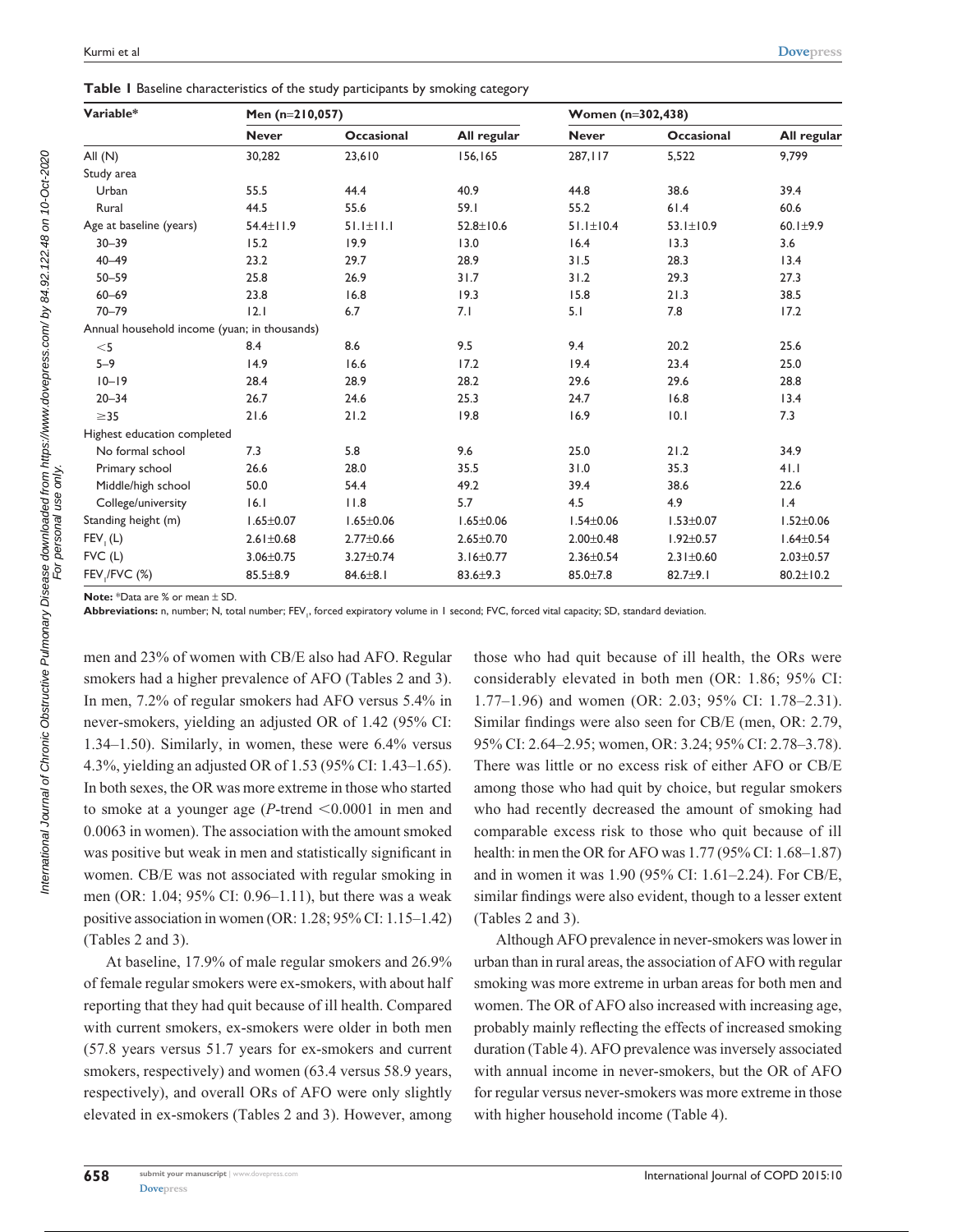|                                        | Smoking habit (%)                                                       | <b>AFO</b> |                          |     | Bronchitis/emphysema     |
|----------------------------------------|-------------------------------------------------------------------------|------------|--------------------------|-----|--------------------------|
|                                        |                                                                         | %‡         | OR (95% CI) <sup>†</sup> | %‡  | OR (95% CI) <sup>†</sup> |
| <b>Smoking category</b>                |                                                                         |            |                          |     |                          |
| Never                                  | 14.4                                                                    | 5.4        | $1.00(0.95 - 1.06)$      | 3.3 | $1.00(0.94 - 1.07)$      |
| Occasional                             | 11.2                                                                    | 5.2        | $0.93(0.88 - 1.00)$      | 3.1 | $0.98(0.90 - 1.06)$      |
| Exregular                              | 13.3                                                                    | 7.4        | $1.50$ (1.44-1.57)       | 5.6 | $1.85$ (1.77-1.95)       |
| Current regular                        | 61.1                                                                    | 7.1        | $1.37(1.34 - 1.41)$      | 2.5 | $0.77(0.74 - 0.80)$      |
| P heterogeneity                        |                                                                         |            | $<$ 0.000 l              |     | $<$ 0.000 l              |
| All regular                            | 74.4                                                                    | 7.2        | $1.42$ (1.34-1.50)       | 3.1 | $1.04(0.96 - 1.11)$      |
|                                        | Amount smoked (g tobacco/day) in regular smokers                        |            |                          |     |                          |
| Mean (SD), 18.3 (10.8)                 |                                                                         |            |                          |     |                          |
| $<$ 5                                  | 6.1                                                                     | 6.6        | $1.34(1.24 - 1.44)$      | 3.3 | $0.99(0.87 - 1.11)$      |
| $5 - 14$                               | 28.9                                                                    | 6.9        | $1.36(1.31 - 1.41)$      | 2.9 | $0.95(0.90 - 1.01)$      |
| $15 - 24$                              | 46.2                                                                    | 7.4        | $1.46$ (1.42-1.51)       | 3.2 | $1.03(0.99 - 1.08)$      |
| $25 - 34$                              | 10.4                                                                    | 7.6        | $1.47(1.39 - 1.56)$      | 3.4 | $1.11(1.02 - 1.21)$      |
| $\geq$ 35                              | 8.4                                                                     | 7.4        | $1.42$ (1.32-1.52)       | 4.3 | $1.32(1.21 - 1.45)$      |
| P trend                                |                                                                         |            | 0.014                    |     | $<$ 0.000 l              |
|                                        | Age started to smoke regularly (years) in regular smokers               |            |                          |     |                          |
| Mean (SD), 22.5 (7.0)                  |                                                                         |            |                          |     |                          |
| $\geq$ 28                              | 6.3                                                                     | 5.9        | $1.15(1.10 - 1.21)$      | 4.2 | $0.76(0.70-0.81)$        |
| $24 - 27$                              | 27.7                                                                    | 6.5        | $1.27(1.21 - 1.34)$      | 3.7 | $0.92(0.85 - 0.99)$      |
| $20 - 23$                              | 32.9                                                                    | 7.4        | $1.48(1.43 - 1.54)$      | 3.4 | $1.12(1.07 - 1.18)$      |
| $16 - 19$                              | 16.1                                                                    | 8.1        | $1.60$ (1.54-1.67)       | 2.8 | $1.24$ (1.17–1.31)       |
| $<$ 16                                 | 16.9                                                                    | 9.6        | $1.79(1.68 - 1.92)$      | 2.4 | $1.35(1.22 - 1.49)$      |
| P trend                                |                                                                         |            | < 0.0001                 |     | < 0.0001                 |
| Depth of inhalation in regular smokers |                                                                         |            |                          |     |                          |
| Mouth/throat                           | 51.8                                                                    | 7.0        | $1.35(1.31 - 1.39)$      | 2.9 | $0.94(0.90 - 0.98)$      |
| Lung now                               | 12.3                                                                    | 6.4        | $1.27(1.19 - 1.35)$      | 3.2 | $1.06(0.97 - 1.15)$      |
| Lung always                            | 35.9                                                                    | 7.7        | $1.58(1.52 - 1.64)$      | 3.6 | $1.19(1.13 - 1.25)$      |
| P trend                                |                                                                         |            | $<$ 0.000 l              |     | $<$ 0.000 l              |
|                                        | Recent changes in amount smoked in current regular smokers <sup>§</sup> |            |                          |     |                          |
| No change                              | 66.5                                                                    | 6.8        | $1.28(1.24 - 1.32)$      | 2.1 | $0.62$ (0.59-0.65)       |
| Increased a lot                        | 15.3                                                                    | 6.9        | $1.33(1.25 - 1.42)$      | 2.4 | $0.72(0.64 - 0.80)$      |
| Decreased a lot                        | 12.7                                                                    | 9.0        | $1.77(1.68 - 1.87)$      | 4.3 | $1.20$ (1.10-1.30)       |
| P heterogeneity                        |                                                                         |            | $<$ 0.000 l              |     | $<$ 0.000 l              |
|                                        | Reason for stopping smoking in exregular smokers                        |            |                          |     |                          |
| III health                             | 49.6                                                                    | 8.8        | $1.86$ (1.77-1.96)       | 8.4 | $2.79(2.64 - 2.95)$      |
| Other reason                           | 50.4                                                                    | 5.6        | $1.08(1.01 - 1.16)$      | 2.7 | $0.90(0.81 - 0.99)$      |
| P heterogeneity                        |                                                                         |            | $<$ 0.000 l              |     | < 0.0001                 |

**Notes:** † Adjusted for region, 5-year age group, age group × region interaction, education, and income, with the never-smoker category as the reference group. With the exception of the comparison of all regular versus never-smokers, the CIs are floated, so that comparisons can be made between any pair of categories. ‡ Prevalences of disease are directly standardized to the age and area structure of the study's male population. §The variable was missing in 5.4% of male current smokers (N=6,963 men). **Abbreviations:** AFO, airflow obstruction; OR, odds ratio; CI, confidence interval; SD, standard deviation; N, total number.

## **Discussion**

In this large nationwide study of smoking and chronic respiratory disease among adult men and women in the Mainland China, the prevalence of spirometrically-defined AFO, as well as self-reported CB/E among never-smokers varied considerably across the ten areas of study. Compared with never-smokers, male regular smokers had, on average, about 50% excess risk of AFO and the disease prevalence was associated strongly and positively with the amount smoked and a younger age of starting to smoke regularly. For AFO, the OR was particularly large among smokers who had quit due to illness or those who had recently reduced the amount smoked. Among women, despite an extremely low smoking prevalence, smokers also had significant excess risk of AFO and CB/E.

Although our study comprised of cross-sectional analyses of baseline data from a prospective study, the observed excess risk of AFO among regular smokers was broadly consistent with the results of previous large prospective studies of smoking and cause-specific mortality in the Mainland China, and with the two meta-analyses of Asian prospective studies, $6-10$ which showed a 50% excess respiratory mortality in smokers and elevated risks in ex-smokers similar to those in current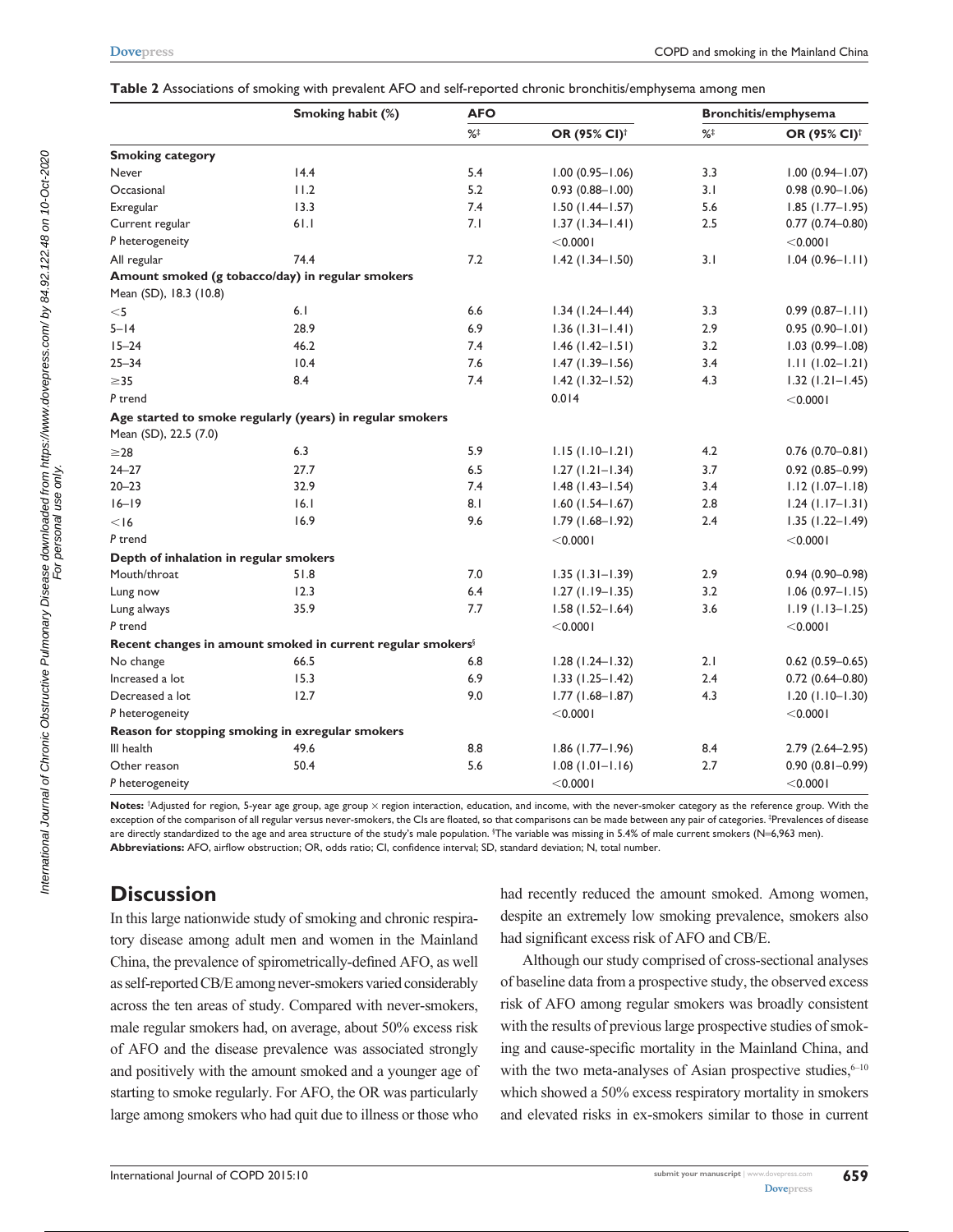|  |  |  |  |  |  | Table 3 Associations of smoking with prevalent AFO and self-reported chronic bronchitis/emphysema among women |
|--|--|--|--|--|--|---------------------------------------------------------------------------------------------------------------|
|--|--|--|--|--|--|---------------------------------------------------------------------------------------------------------------|

|                                        | Smoking habit (%)                                                       | <b>AFO</b>     |                          |     | Bronchitis/emphysema     |
|----------------------------------------|-------------------------------------------------------------------------|----------------|--------------------------|-----|--------------------------|
|                                        |                                                                         | $%^{\ddagger}$ | OR (95% CI) <sup>†</sup> | %‡  | OR (95% CI) <sup>†</sup> |
| <b>Smoking category</b>                |                                                                         |                |                          |     |                          |
| Never                                  | 94.9                                                                    | 4.3            | $1.00(0.96 - 1.04)$      | 2.2 | $1.00(0.95 - 1.05)$      |
| Occasional                             | 1.8                                                                     | 4.4            | $1.11(1.00-1.22)$        | 1.9 | $0.99(0.84 - 1.15)$      |
| Exregular                              | 0.9                                                                     | 5.0            | $1.67$ (1.50-1.86)       | 4.0 | $2.31(2.02 - 2.63)$      |
| Current regular                        | 2.4                                                                     | 6.5            | $1.46$ (1.36-1.57)       | 2.0 | $0.87(0.77-0.99)$        |
| P heterogeneity                        |                                                                         |                | < 0.0001                 |     | < 0.0001                 |
| All regular                            | 3.3                                                                     | 6.4            | $1.53$ (1.43-1.65)       | 2.4 | $1.28$ (1.15-1.42)       |
|                                        | Amount smoked (g tobacco/day) in regular smokers                        |                |                          |     |                          |
| Mean (SD), 9.6 (7.5)                   |                                                                         |                |                          |     |                          |
| $<$ 5                                  | 27.4                                                                    | 6.3            | $1.38(1.23 - 1.55)$      | 2.2 | $1.14(0.96 - 1.36)$      |
| $5 - 14$                               | 48.9                                                                    | 5.6            | $1.64$ (1.51-1.79)       | 2.6 | $1.32$ (1.16-1.50)       |
| $15 - 24$                              | 20.5                                                                    | 7.1            | $1.48(1.30 - 1.69)$      | 2.3 | $1.37(1.13 - 1.67)$      |
| $25 - 34$                              | 2.0                                                                     | 9.2            | $1.58(1.07 - 2.34)$      | 2.3 | $1.49(0.84 - 2.63)$      |
| $\geq$ 35                              | 1.2                                                                     | 9.8            | $1.79(1.03 - 3.10)$      | 5.9 | $1.10(0.44 - 2.70)$      |
| P trend                                |                                                                         |                | 0.269                    |     | 0.1966                   |
|                                        | Age started to smoke regularly (years) in regular smokers               |                |                          |     |                          |
| Mean (SD), 27.1 (11.9)                 |                                                                         |                |                          |     |                          |
| $\geq$ 28                              | 11.3                                                                    | 5.5            | $1.36(1.23 - 1.52)$      | 1.4 | $1.00(0.85 - 1.18)$      |
| $24 - 27$                              | 18.5                                                                    | 6.7            | $1.57(1.33 - 1.86)$      | 2.5 | $1.27(0.98 - 1.66)$      |
| $20 - 23$                              | 16.8                                                                    | 7.6            | $1.69$ (1.47-1.93)       | 3.8 | $1.56(1.28 - 1.90)$      |
| $16 - 19$                              | 12.2                                                                    | 7.9            | $1.50(1.32 - 1.70)$      | 3.1 | $1.52$ (1.26-1.84)       |
| $<$ 16                                 | 41.1                                                                    | 9.4            | $1.82(1.56 - 2.11)$      | 1.9 | $1.45$ (1.15-1.84)       |
| P trend                                |                                                                         |                | 0.0063                   |     | 0.0005                   |
| Depth of inhalation in regular smokers |                                                                         |                |                          |     |                          |
| Mouth/throat                           | 62.0                                                                    | 6.4            | $1.49(1.39 - 1.61)$      | 2.2 | $1.14(1.02 - 1.29)$      |
| Lung now                               | 12.6                                                                    | 7.0            | $1.68$ (1.41-1.99)       | 2.2 | $1.28(0.99 - 1.66)$      |
| Lung always                            | 25.3                                                                    | 6.9            | $1.58(1.39 - 1.78)$      | 3.4 | $1.65$ (1.40-1.95)       |
| P trend                                |                                                                         |                | 0.3214                   |     | 0.0004                   |
|                                        | Recent changes in amount smoked in current regular smokers <sup>§</sup> |                |                          |     |                          |
| No change                              | 62.5                                                                    | 6.3            | $1.37(1.25 - 1.51)$      | 1.8 | $0.69(0.58 - 0.83)$      |
| Increased a lot                        | 16.7                                                                    | 8.2            | $1.55(1.30 - 1.86)$      | 3.4 | $1.04(0.77 - 1.41)$      |
| Decreased a lot                        | 4.1                                                                     | 11.0           | $1.90(1.61 - 2.24)$      | 2.9 | $1.26(0.96 - 1.65)$      |
| P heterogeneity                        |                                                                         |                | 0.0056                   |     | 0.0003                   |
|                                        | Reason for stopping smoking in ex regular smokers                       |                |                          |     |                          |
| III health                             | 54.6                                                                    | 6.5            | $2.03$ (1.78-2.31)       | 9.3 | $3.24(2.78 - 3.78)$      |
| Other reason                           | 45.4                                                                    | 5.2            | $1.20(0.99 - 1.45)$      | 2.0 | $1.22(0.95 - 1.58)$      |
| P heterogeneity                        |                                                                         |                | $<$ 0.000 l              |     | $<$ 0.000 l              |

**Notes:** † Adjusted for region, 5-year age group, age group × region interaction, education, and income, with the never-smoker category as the reference group. With the exception of the comparison of all regular versus never-smokers, CIs are floated, so that comparisons can be made between any pair of categories. ‡ Prevalences of disease are directly standardized to the age and area structure of the study female population. <sup>§</sup>The variable was missing in 6.8% of female current smokers (N=485 women). **Abbreviations:** AFO, airflow obstruction; OR, odds ratio; CI, confidence interval; SD, standard deviation; N, total number.

smokers.<sup>9,10</sup> Our results are also in agreement with the findings from two other much smaller cross-sectional studies from the Mainland China on smoking with physician-diagnosed COPD or spirometrically-defined COPD.<sup>13,24</sup>

The large number of prevalent cases in our study allowed for the appropriate assessment of association between prevalent COPD cases with smoking status, frequency and habits, not only overall, but also in certain subgroups of the study population. The risk associated with smoking varied by area, age, sex, and income. The increasing trend of OR with increasing baseline age probably mainly reflected the effects of a longer duration of smoking among older smokers. Compared with younger smokers, however, the older smokers were less likely to start to smoke regularly at an earlier age, less likely to ever smoke cigarettes, less likely to smoke a large number of cigarettes/day, and less likely to inhale to the lung, all limiting their risk. The tobacco-attributed risk is more likely to increase significantly in the Mainland China when the older generation is replaced by younger ones. Similarly, the stronger associations of AFO with smoking in urban areas and in those with higher annual household incomes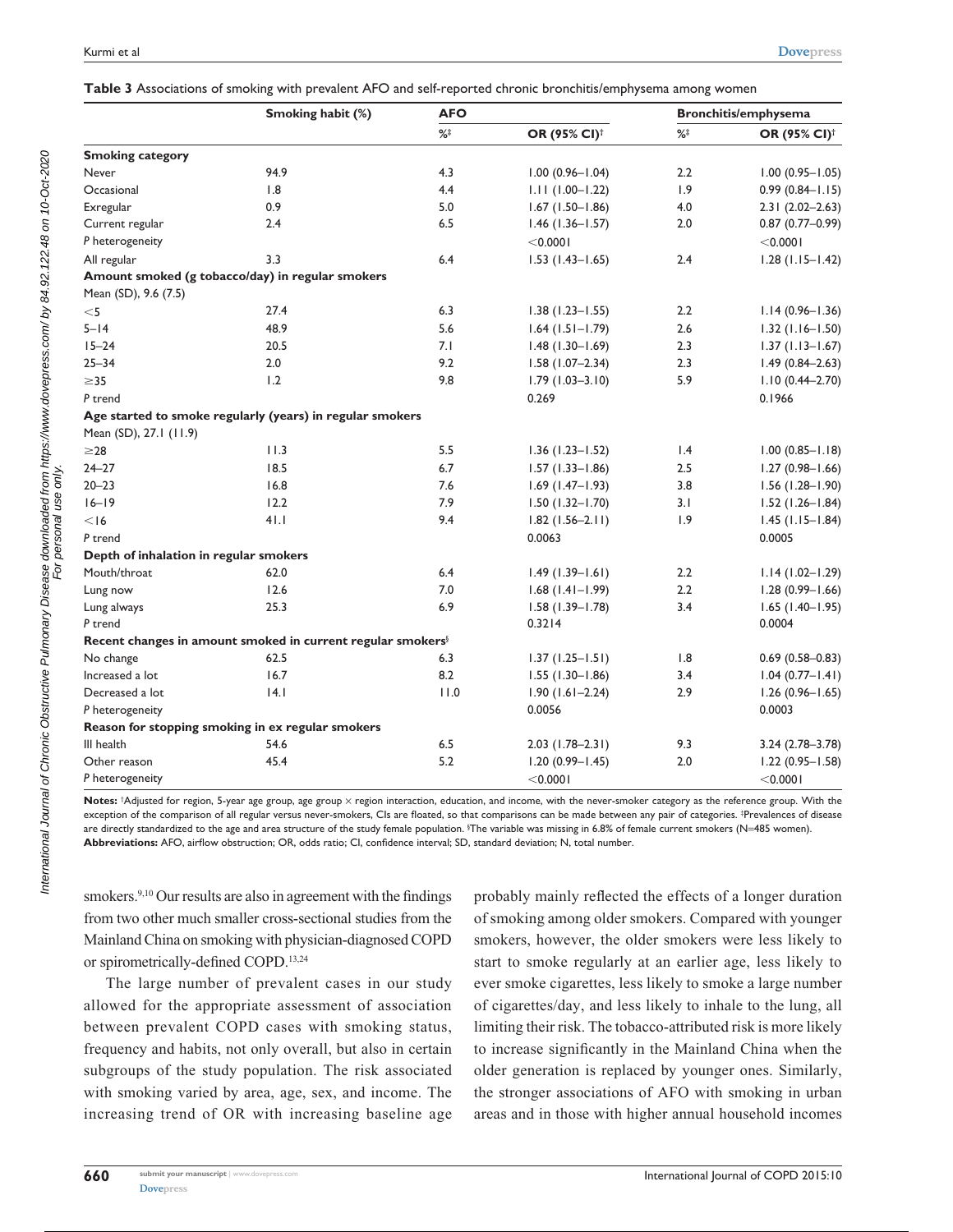

**Figure 2** Prevalence of smoking and airflow obstruction in regular smokers in the ten areas.

**Notes:** (**A** and **B**) Prevalence of regular smoking in men and women, respectively. (**C** and **D**) Prevalence of airflow obstruction in men and women, respectively. The percentage of each shaded bar represents the percent of airflow obstruction cases in that region for smokers. Bars for all plots are order by the regional prevalence of regular smoking in men or women. **Abbreviations:** R, rural; U, urban.

probably also reflected, at least in part, differences in past smoking patterns. The excess risk of AFO associated with smoking was similar in women compared to men, despite the fact that female smokers had started at an older age and smoked only about half as much – compared to their male counterparts. Other studies, including a Chinese study, have also reported similar findings.24,25 Further investigations of this apparent greater susceptibility of female smokers to COPD are needed.

To our knowledge, the present study is the only large study of AFO and smoking that contained detailed information on smoking cessation and recent changes in the amount smoked. Our results are in line with several earlier small studies of Chinese and Asian smokers that have found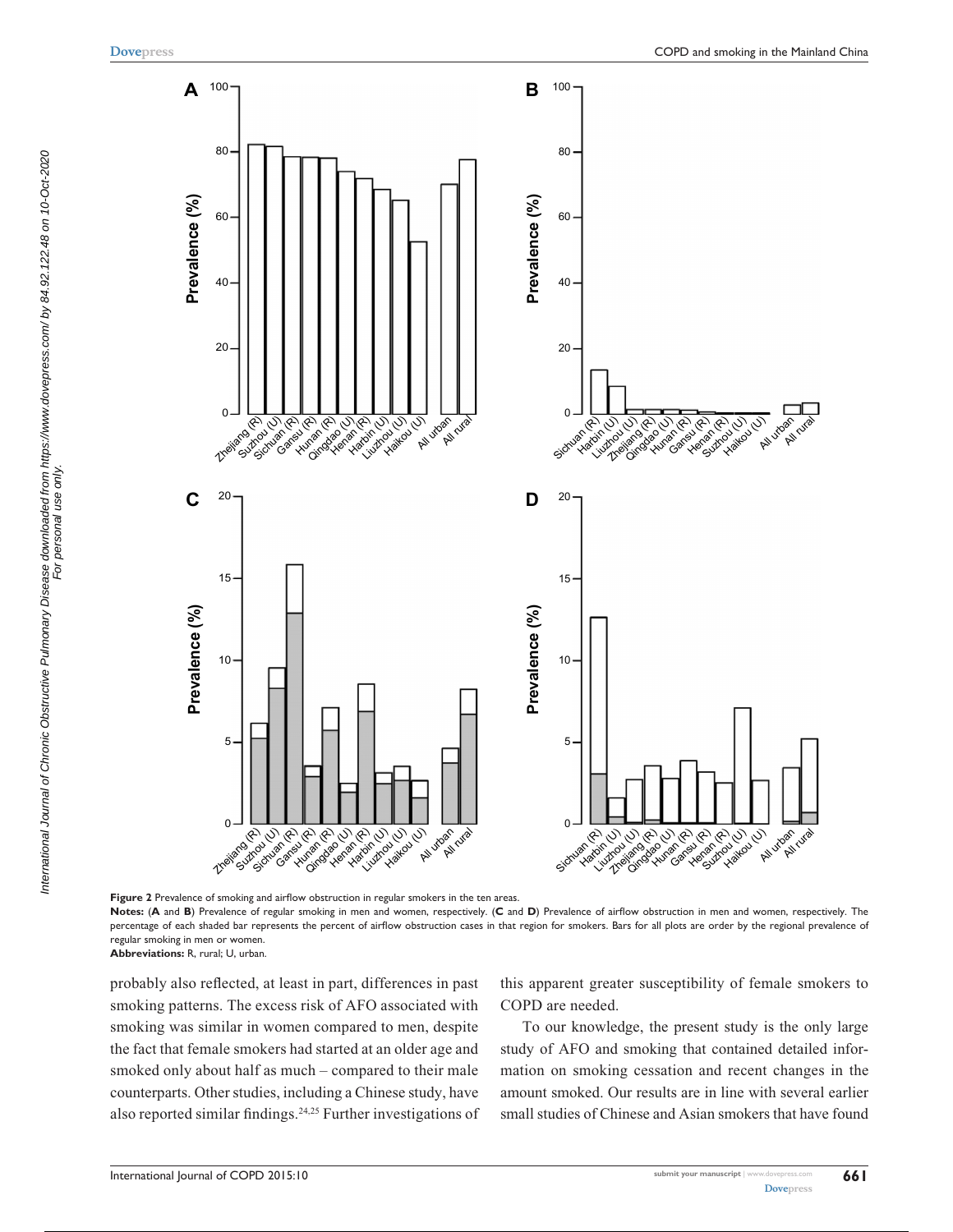AFO and self-reported chronic bronchitis/emphysema in regular versus never-smokers by sociodemographic factors

Table 4 ORs for prevalent AFO and self-reported chronic bronchitis/emphysema in regular versus never-smokers by sociodemographic factors

|                        |                                           |                                                            | Characteristics of regular smokers (crude mean or prevalence)                     |                                                                                                                                                                   |                | <b>AFO</b>                  |                                               |                          |                                                                      | Bronchitis/emphysema |                        |
|------------------------|-------------------------------------------|------------------------------------------------------------|-----------------------------------------------------------------------------------|-------------------------------------------------------------------------------------------------------------------------------------------------------------------|----------------|-----------------------------|-----------------------------------------------|--------------------------|----------------------------------------------------------------------|----------------------|------------------------|
|                        | Prevalence                                | Age started                                                | Age at baseline                                                                   | Amount smoked                                                                                                                                                     | Always inhaled | Prevalence (%) <sup>‡</sup> |                                               | OR (95% CI) <sup>†</sup> | Prevalence (%) <sup>‡</sup>                                          |                      | <b>OR (95% CI)</b>     |
|                        | $\mathcal{E}$                             | (years)                                                    | (years)                                                                           | (g tobacco/day)                                                                                                                                                   | to lungs (%)   | smokers<br>Never-           | smokers<br>Regular                            |                          | smokers<br>Never-                                                    | smokers<br>Regular   |                        |
| Study area<br>Men      |                                           |                                                            |                                                                                   |                                                                                                                                                                   |                |                             |                                               |                          |                                                                      |                      |                        |
| Urban                  | 70.1                                      | 22.6                                                       | 52.9                                                                              | 18.0                                                                                                                                                              | 42.7           | $\overline{3}$ .            |                                               | $1.72(1.56 - 1.90)$      |                                                                      |                      | $1.13(1.01 - 1.26)$    |
| Rural                  | 77.6                                      | 22.4                                                       | 52.8                                                                              | 18.6                                                                                                                                                              | 31.1           | 7.0                         | 5.7<br>8.7                                    | $1.28(1.19 - 1.37)$      | 3.3<br>3.3                                                           | $\frac{1}{3}$ .2     | $0.96$ $(0.87 - 1.06)$ |
| P trend                |                                           |                                                            |                                                                                   |                                                                                                                                                                   |                |                             |                                               | < 0.0001                 |                                                                      |                      | 0.0311                 |
| Age at baseline, years |                                           |                                                            |                                                                                   |                                                                                                                                                                   |                |                             |                                               |                          |                                                                      |                      |                        |
| $50$                   | 73.7                                      | 20.9                                                       | 42.6                                                                              | 18.7                                                                                                                                                              | 38.1           | 2.2                         | 2.5                                           | $1.11(0.96 - 1.27)$      | $\stackrel{\infty}{\underline{\ } }$                                 | $\overline{a}$       | $0.73(0.62 - 0.87)$    |
| $50 - 59$              | 77.8                                      | 22.7                                                       | 54.7                                                                              | 9.0                                                                                                                                                               | 36.4           | 4.9                         | 63                                            | $.30(1.15 - 1.46)$       | 3.3                                                                  |                      | $0.82(0.71 - 0.95)$    |
| $60 - 69$              | 73.0                                      | 24.6                                                       | 64.7                                                                              | 173                                                                                                                                                               | 31.3           | $\overline{\circ}$          | 13.2                                          | $1.51(1.37 - 1.66)$      | $\overline{5}$                                                       | 2.8                  | $1.17(1.03 - 1.32)$    |
| $70 - 79$              | 68.0                                      | 25.1                                                       | 72.5                                                                              | 15.6                                                                                                                                                              |                | 14.9                        | 21.2                                          | $1.63(1.45 - 1.83)$      | $\frac{5}{6}$                                                        | $\overline{\circ}$   | $1.39(1.18 - 1.62)$    |
| P trend                |                                           |                                                            |                                                                                   |                                                                                                                                                                   |                |                             |                                               | < 0.0001                 |                                                                      |                      | < 0.0001               |
|                        | Annual household income (yuan, thousands) |                                                            |                                                                                   |                                                                                                                                                                   |                |                             |                                               |                          |                                                                      |                      |                        |
| $\sqrt{2}$             | 76.5                                      | 23.3                                                       | 58.7                                                                              | 17.0                                                                                                                                                              | 27.7           | $\ddot{\mathrm{6}}$         | 5,6                                           | $1.33(1.17 - 1.52)$      | $\overline{5}$                                                       | $\overline{3.7}$     | $1.08$ $(0.88 - 1.32)$ |
| $5-9$                  | 76.0                                      | 22.7                                                       | 52.9                                                                              | 177                                                                                                                                                               | 34.8           | 6.6                         | $\stackrel{\textstyle\circ}{\textstyle\circ}$ | $1.26(1.11-1.44)$        | 3.7                                                                  |                      | $0.91(0.76 - 1.08)$    |
| $ 0 - 19$              | 74.1                                      | 22.2                                                       | 52.7                                                                              | 18.3                                                                                                                                                              | 38.1           | $\overline{\omega}$         | 73                                            | $.34(1.20 - 1.49)$       | 3.2                                                                  | $3.02$<br>$4.02$     | $1.07(0.93 - 1.24)$    |
| $20 - 34$              | 74.0                                      | 22.2                                                       | 51.8                                                                              | 18.6                                                                                                                                                              | 37.2           | $\overline{4}$              | $\overline{6}$                                | $1.62(1.41 - 1.85)$      |                                                                      |                      | $1.02(0.87 - 1.18)$    |
| $\geq 35$              | 72.9                                      | 22.7                                                       | 51.3                                                                              | $\overline{5}$                                                                                                                                                    | 35.8           | $\ddot{3}$                  | 5.5                                           | $1.81(1.53 - 2.14)$      | 4.5                                                                  | 2.8                  | $1.10(0.93 - 1.30)$    |
| P trend                |                                           |                                                            |                                                                                   |                                                                                                                                                                   |                |                             |                                               | 0.0005                   |                                                                      |                      | 0.5173                 |
| Women                  |                                           |                                                            |                                                                                   |                                                                                                                                                                   |                |                             |                                               |                          |                                                                      |                      |                        |
| Study area             |                                           |                                                            |                                                                                   |                                                                                                                                                                   |                |                             |                                               |                          |                                                                      |                      |                        |
| Urban                  | 2.9                                       | 29.5                                                       | $rac{0}{6}$                                                                       | 67                                                                                                                                                                | 29.1           | 3.4                         | 5.5                                           | 2.04 (1.75-2.37)         | 24                                                                   | 2.6                  | $1.51(1.28 - 1.78)$    |
| Rural                  | 3.5                                       | 25.6                                                       | 59.6                                                                              | 9.5                                                                                                                                                               | 22.9           | 5.0                         | $\overline{z}$                                | $1.44(1.33 - 1.56)$      | 2.0                                                                  | 2.3                  | $1.17(1.02 - 1.34)$    |
| P trend                |                                           |                                                            |                                                                                   |                                                                                                                                                                   |                |                             |                                               | < 0.0001                 |                                                                      |                      | 0.0195                 |
| Age at baseline, years |                                           |                                                            |                                                                                   |                                                                                                                                                                   |                |                             |                                               |                          |                                                                      |                      |                        |
| $50$                   | $\vec{c}$                                 | 27.5                                                       | 43.9                                                                              | $\overline{a}$                                                                                                                                                    | 31.0           | 2.3                         | 2.9                                           | $1.44(1.14-1.81)$        | $\mathrel{\mathop{\scriptstyle\mathop{\scriptstyle\circ}}\nolimits}$ | $\frac{6}{2}$        | $0.88(0.57 - 1.36)$    |
| $50 - 59$              | 2.9                                       | 26.3                                                       | 55.0                                                                              | 10.0                                                                                                                                                              | 25.8           | 4.0                         | 6.7                                           | $1.35(1.18 - 1.54)$      | 2.4                                                                  | 2.8                  | $1.10(0.88 - 1.37)$    |
| $60 - 69$              | 7.5                                       | 27.3                                                       | 65.4                                                                              | 9.4                                                                                                                                                               | 23.4           | 7.5                         | 12.0                                          | $1.74(1.56 - 1.94)$      | 3.6                                                                  | 4.9                  | $1.45(1.25-1.69)$      |
| $70 - 79$              | $\overline{a}$                            | 27.7                                                       | 72.5                                                                              | $\overline{9}$ .0                                                                                                                                                 | 23.3           | 13.4                        | 18.8                                          | $1.61(1.38 - 1.87)$      | 4.6                                                                  | 7.6                  | $1.47(1.17-1.84)$      |
| P trend                |                                           |                                                            |                                                                                   |                                                                                                                                                                   |                |                             |                                               | 0.0497                   |                                                                      |                      | 0.0099                 |
|                        | Annual household income (yuan, thousands) |                                                            |                                                                                   |                                                                                                                                                                   |                |                             |                                               |                          |                                                                      |                      |                        |
| $\sqrt{2}$             | 82                                        | 25.4                                                       | 62.4                                                                              | 9.6                                                                                                                                                               | 20.3           | 5.8                         | 72                                            | $1.38(1.22 - 1.55)$      | 2.8                                                                  | $\frac{8}{1}$        | $1.10(0.90 - 1.33)$    |
| $5-9$                  | $\overline{4}$                            | 26.5                                                       | 58.9                                                                              | 5.7                                                                                                                                                               | 28.0           | 4.8                         | 6.4                                           | $1.38(1.21 - 1.59)$      | 2.3                                                                  | 2.5                  | $1.26$ $(1.02 - 1.57)$ |
| $ 0 - 19$              | 3.2                                       | 27.2                                                       | 59.5                                                                              | 9.7                                                                                                                                                               | 26.6           | $\overline{+}$              | 6.0                                           | $1.72(1.49 - 1.98)$      | 2.2                                                                  | 2.5                  | $1.28(1.04 - 1.57)$    |
| $20 - 34$              | $\frac{8}{10}$                            | 30.0                                                       | $\overline{5}$                                                                    | 9.5                                                                                                                                                               | 28.0           | 3.6                         | 6.2                                           | $1.95(1.57 - 2.43)$      | 2.3                                                                  | $3.6$<br>$-5$        | $1.73(1.32 - 2.27)$    |
| $\geq 35$              |                                           | 29.7                                                       | 59.3                                                                              | -n<br>$\sim$                                                                                                                                                      | 24.2           | -LQ<br>$\sim$               | 7.6                                           | $1.90(1.40 - 2.59)$      | 2.4                                                                  |                      | $1.22(0.82 - 1.84)$    |
| P trend                |                                           |                                                            |                                                                                   |                                                                                                                                                                   |                |                             |                                               | 0.0005                   |                                                                      |                      | 0.0553                 |
|                        |                                           |                                                            | Notes: *ORs are for all regular smokers versus never-smokers, adjusted for        | 5-year age group, region, age group $\times$ region interaction, education, and income. ‡Prevalences of the disease are directly standardized to the age and area |                |                             |                                               |                          |                                                                      |                      |                        |
|                        |                                           | structure of the population in the China Kadoorie Biobank. |                                                                                   |                                                                                                                                                                   |                |                             |                                               |                          |                                                                      |                      |                        |
|                        |                                           |                                                            | Abbreviations: OR, odds ratio; AFO, airflow obstruction; CI, confidence interval. |                                                                                                                                                                   |                |                             |                                               |                          |                                                                      |                      |                        |

**Table 4** O

Rs for prevalent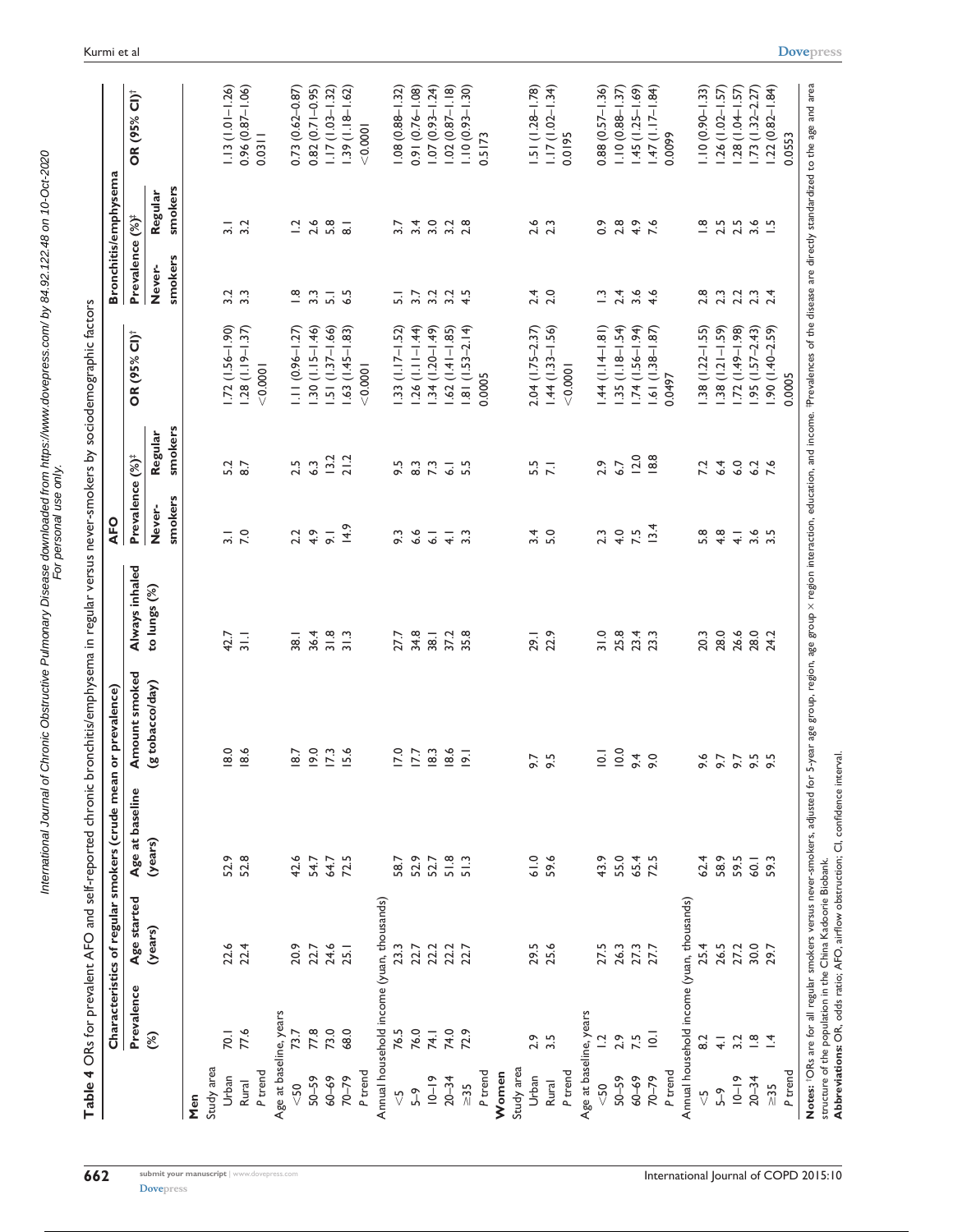elevated risks of COPD (but not other diseases) in ex-smokers compared to current smokers.<sup>9,10,12,13</sup> The significant excess risk of AFO among smokers who had quit because of ill health in the present study confirms the suggested notion that many smokers do not attempt to quit until they are ill with COPD. This is further supported by the elevated risk of AFO observed among smokers who had recently reduced their smoking intensity. In contrast, the little excess risk among ex-smokers who had quit by choice rather than due to ill health is consistent with the beneficial effect of quitting smoking that has been observed in Western populations.<sup>11</sup>

In our study, CB/E was associated only weakly with regular smoking, but strongly with quitting smoking because of ill health. Less than 15% of participants with AFO also had CB/E, suggesting that there may be considerable underdiagnosis of this condition in the population. In contrast to AFO, the general lack of association with regular smoking suggests an even greater degree of underdiagnosis of CB/E in regular smokers than in never-smokers. It is possible that smokers may be relatively unaware or unwilling to accept the serious health implications of early respiratory symptoms.

As well as several important strengths, our study also has a number of limitations. First, the association is based on cross-sectional data so we cannot be sure about the direction of causality, but smoking has been established as the main risk factor for COPD.<sup>4,5,15</sup> In CKB, the mean age of starting to smoke was 22 years in men and 27 years in women, compared to a mean age of  $>40$  years for the initial diagnosis of CB/E in both sexes. Therefore, reverse causality is probably not a concern in comparing regular smokers to never-smokers. However, the possibility of reverse causality or recall bias in the reporting of specific smoking habits by regular smokers cannot be excluded, in particular in the amount smoked at baseline. A tendency to adjust tobacco consumption in response to respiratory symptoms might also explain the relatively weak association of AFO with daily tobacco consumption at baseline. Second, as we did not use a bronchodilator, we may have overestimated the prevalence of COPD, but the degree of overestimation is likely to be small as the prevalence of asthma is quite low in the Mainland China when compared to Western countries.<sup>26,27</sup> In addition, bronchodilator reversibility does not always distinguish well between asthma and COPD.<sup>28</sup> Third, the spirometer used at the baseline survey did not produce a spirogram to allow for the assessment of the acceptability of blows, even though participants were carefully instructed and requested to make practice blows during the survey. Incomplete inhalation or early termination of a blow would have resulted in a reduced FVC and hence in the underestimation of AFO. If this misclassification were nondifferential across categories of smokers, we would expect it to bias associations towards the null.

With rapid economic development and improvements in living standards in the Mainland China, the age-standardized COPD rates in never-smokers may well decrease significantly over time. However, the present study showed that although the proportional risk of COPD associated with smoking is currently still very modest, the overall burden of tobaccoattributed COPD is already high because of the high background rate in the population. The prevalence of smoking in women is very low and is decreasing, but the relative risk of COPD in female smokers appears at least as great as in male smokers. Quitting smoking could have a beneficial effect on COPD providing it is done before ill health develops, but our data suggest that many smokers in the Mainland China did not fully appreciate the risks of smoking and tended to quit only after they had developed serious illness.

### **Acknowledgments**

The chief acknowledgment is to the participants, the project staff, and the China National Centre for Disease Control and Prevention (CDC) and its regional offices for assisting with the fieldwork. Margaret Smith did some of the analysis and produced the initial draft of the paper. Baseline survey: Kadoorie Charitable Foundation, Hong Kong. Long-term continuation: UK Wellcome Trust (088158/Z/09/Z, 104085/ Z/14/Z), Chinese Ministry of Science and Technology (2011BAI09B01), and the Chinese National Natural Science Foundation (81390541). The British Heart Foundation, UK Medical Research Council and Cancer Research UK provide core funding to the Oxford CTSU.

The China Kadoorie Biobank collaborative group members were as follows. International Steering Committee: Junshi Chen; Zhengming Chen (PI); Rory Collins; Liming Li (PI); and Richard Peto. International Co-ordinating Centre, Oxford: Derrick Bennett; Yumei Chang; Yiping Chen; Zhengming Chen; Robert Clarke; Huaidong Du; Xuejuan Fan; Haiyan Gao; Simon Gilbert; Andri Iona; Rene Kerosi; Ling Kong; Om Kurmi; Garry Lancaster; John McDonnell; Winnie Mei; Iona Millwood; Qunhua Nie; Jayakrishnan Radhakrishnan; Paul Ryder; Sam Sansome; Dan Schmidt; Paul Sherliker; Rajani Sohoni; Robin Walters; Jenny Wang; Lin Wang; Alex Williams; Ling Yang; and Xiaoming Yang. National Co-ordinating Centre, Beijing: Zheng Bian; Ge Chen; Lei Guo; Yu Guo; Bingyang Han; Can Hou; Peng Liu; Jun Lv; Pei Pei; Shuzhen Qu; Yunlong Tan; Canqing Yu; and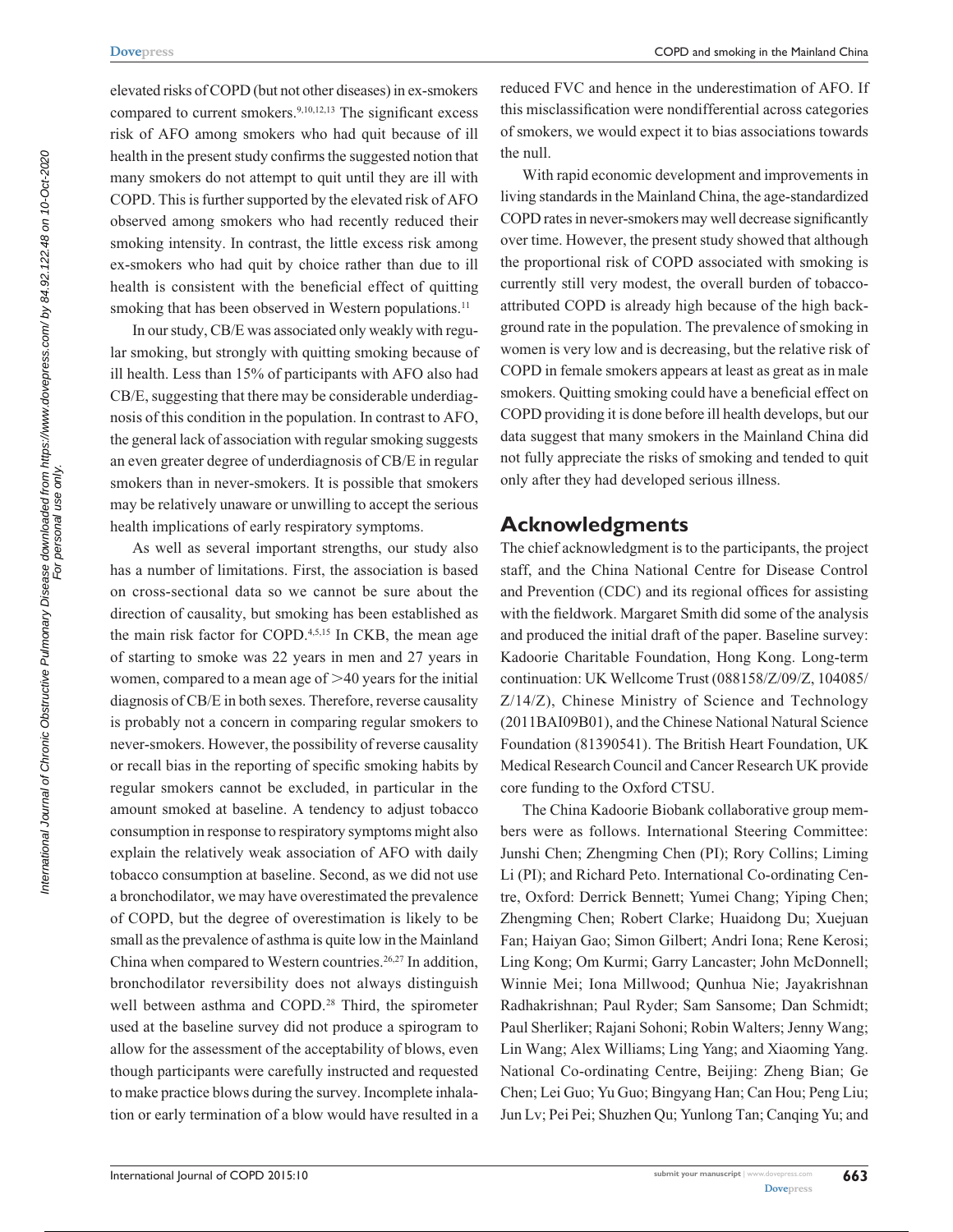Huiyan Zhou. 10 Regional Co-ordinating Centres, Qingdao Qingdao CDC: Zengchang Pang; Shaojie Wang; Yun Zhang; and Kui Zhang. Licang CDC: Silu Liu and Wei Hou. Heilongjiang Provincial CDC: Zhonghou Zhao; Shumei Liu; and Zhigang Pang. Nangang CDC: Weijia Feng; Shuling Wu; Liqiu Yang; Huili Han; Hui He; and Bo Yu. Hainan Provincial CDC: Xianhai Pan; Shanqing Wang; and Hongmei Wang. Meilan CDC: Xinhua Hao; Chunxing Chen; Shuxiong Lin; and Xiangyang Zheng. Jiangsu Provincial CDC: Xiaoshu Hu; Minghao Zhou; Ming Wu; and Ran Tao. Suzhou CDC: Yeyuan Wang; Yihe Hu; Liangcai Ma; Renxian Zhou; Guanqun Xu; and Yan Lu. Guangxi Provincial CDC: Baiqing Dong; Naying Chen; and Ying Huang. Liuzhou CDC: Mingqiang Li; Jinhuai Meng; Zhigao Gan; Jiujiu Xu; Yun Liu; and Jingxin Qing. Sichuan Provincial CDC: Xianping Wu; Yali Gao; and Ningmei Zhang. Pengzhou CDC: Guojin Luo; Xiangsan Que; and Xiaofang Chen. Gansu Provincial CDC: Pengfei Ge; Jian He; and Xiaolan Ren. Maiji CDC: Hui Zhang; Enke Mao; Guanzhong Li; Zhongxiao Li; Jun He; Yulong Lei; and Xiaoping Wang. Henan Provincial CDC: Guohua Liu; Baoyu Zhu; Gang Zhou; and Shixian Feng. Huixian CDC: Yulian Gao; Tianyou He; Li Jiang; Jianhua Qin; and Huarong Sun. Zhejiang Provincial CDC: Liqun Liu; Min Yu; Yaping Chen; and Ruying Hu. Tongxiang CDC: Zhixiang Hu; Jianjin Hu; Yijian Qian; Zhiying Wu; Chunmei Wang; and Lingli Chen. Hunan Provincial CDC: Wen Liu; Guangchun Li; and Huilin Liu. Liuyang CDC: Xiangquan Long; Xin Xu; Youping Xiong; Zhongwen Tan; Xuqiu Xie; Yunfang Peng; and Weifang Jia.

## **Disclosure**

The authors report no conflicts of interest in this work.

#### **References**

- 1. Global Strategy for the Diagnosis, Management and Prevention of COPD [webpage on the Internet]. Global Initiative for Chronic Obstructive Lung Disease (GOLD). 2014. Available from: [http://www.goldcopd.](http://www.goldcopd.org/) [org/.](http://www.goldcopd.org/) Accessed June 24, 2014.
- 2. Yang G, Wang Y, Zeng Y, et al. Rapid health transition in China, 1990–2010: findings from the Global Burden of Disease Study 2010. *Lancet*. 2013; 381(9882):1987–2015.
- 3. Fang X, Wang X, Bai C. COPD in China: the burden and importance of proper management. *Chest*. 2011;139(4):920–929.
- 4. Doll R, Peto R, Boreham J, Sutherland I. Mortality in relation to smoking: 50 years' observations on male British doctors. *BMJ*. 2004; 328(7455):1519.
- 5. Thun MJ, Carter BD, Feskanich D, et al. 50-year trends in smoking-related mortality in the United States. *N Engl J Med*. 2013;368(4):351–364.
- 6. Gu D, Kelly TN, Wu X, et al. Mortality attributable to smoking in China. *N Engl J Med*. 2009;360(2):150–159.
- 7. Liu BQ, Peto R, Chen ZM, et al. Emerging tobacco hazards in China: 1. Retrospective proportional mortality study of one million deaths. *BMJ*. 1998;317(7170):1411–1422.
- 8. Niu SR, Yang GH, Chen ZM, et al. Emerging tobacco hazards in China: 2. Early mortality results from a prospective study. *BMJ*. 1998; 317(7170):1423–1424.
- 9. Zheng W, McLerran DF, Rolland BA, et al. Burden of total and cause-specific mortality related to tobacco smoking among adults aged 45 years in Asia: a pooled analysis of 21 cohorts. *PLoS Med*. 2014;11(4):e1001631.
- 10. Nakamura K, Huxley R, Ansary-Moghaddam A, Woodward M. The hazards and benefits associated with smoking and smoking cessation in Asia: a meta-analysis of prospective studies. *Tob Control*. 2009; 18(5):345–353.
- 11. Godtfredsen NS, Lam TH, Hansel TT, et al. COPD-related morbidity and mortality after smoking cessation: status of the evidence. *Eur Respir J*. 2008;32(4):844–853.
- 12. Lam TH, He Y, Shi QL, et al. Smoking, quitting, and mortality in a Chinese cohort of retired men. *Ann Epidemiol*. 2002;12(5):316–320.
- 13. Zhong N, Wang C, Yao W, et al. Prevalence of chronic obstructive pulmonary disease in China: a large, population-based survey. *Am J Respir Crit Care Med*. 2007;176(8):753–760.
- 14. Chen Z, Chen J, Collins R, et al; China Kadoorie Biobank (CKB) collaborative group. China Kadoorie Biobank of 0.5 million people: survey methods, baseline characteristics and long-term follow-up. *Int J Epidemiol*. 2011;40(6):1652–1666.
- 15. China Kadoorie Biobank [webpage on the Internet]. China Kadoorie Biobank. Oxford, UK: University of Oxford; 2014. Available from: <http://www.ckbiobank.org>. Accessed June 24, 2014.
- 16. Kurmi OP, Li L, Smith M, et al. Regional variations in the prevalence and misdiagnosis of air flow obstruction in China: baseline results from a prospective cohort of the China Kadoorie Biobank (CKB). *BMJ Open Respir Res*. 2014;1(1):e000025.
- 17. Smith M, Li L, Augustyn M, et al; China Kadoorie Biobank collaborative group. Prevalence and correlates of airflow obstruction in ~317,000 never-smokers in China. *Eur Respir J*. 2014;44(1):66–77.
- 18. Chen Z, Lee L, Chen J, et al. Cohort profile: the Kadoorie Study of Chronic Disease in China (KSCDC). *Int J Epidemiol*. 2005;34(6): 1243–1249.
- 19. Chen JS, Petro R, Pan WH, Liu BQ, Campbell TC, Boreham J, editors. *Geographic Study of Mortality, Biochemistry, Diet and Lifestyle in Rural China*. Oxford, UK: Oxford University Press; 2006.
- 20. Zhang Q, Li L, Smith M, et al; China Kadoorie Biobank study collaboration. Exhaled carbon monoxide and its associations with smoking, indoor household air pollution and chronic respiratory diseases among 512,000 Chinese adults. *Int J Epidemiol*. 2013;42(5):1464–1475.
- 21. Standardization of spirometry, 1994 update. American Thoracic Society. *Am J Respir Crit Care Med*. 1995;152(3):1107–1136.
- 22. Miller MR, Hankinson J, Brusasco V, et al; ATS/ERS Task Force. Standardisation of spirometry. *Eur Respir J*. 2005;26(2):319–338.
- 23. Plummer M. Improved estimates of floating absolute risk. *Stat Med*. 2004;23(1):93–104.
- 24. Xu F, Yin X, Zhang M, Shen H, Lu L, Xu Y. Prevalence of physiciandiagnosed COPD and its association with smoking among urban and rural residents in regional mainland China. *Chest*. 2005;128(4): 2818–2823.
- 25. Gan WQ, Man SF, Postma DS, Camp P, Sin DD. Female smokers beyond the perimenopausal period are at increased risk of chronic obstructive pulmonary disease: a systematic review and meta-analysis. *Respir Res*. 2006;7:52.
- 26. To T, Stanojevic S, Moores G, et al. Global asthma prevalence in adults: findings from the cross-sectional world health survey. *BMC Public Health*. 2012;12:204.
- 27. Wang D, Xiao W, Ma D, et al. Cross-sectional epidemiological survey of asthma in Jinan, China. *Respirology*. 2013;18(2):313–322.
- 28. Hanania NA, Celli BR, Donohue JF, Martin UJ. Bronchodilator reversibility in COPD. *Chest*. 2011;140(4):1055–1063.